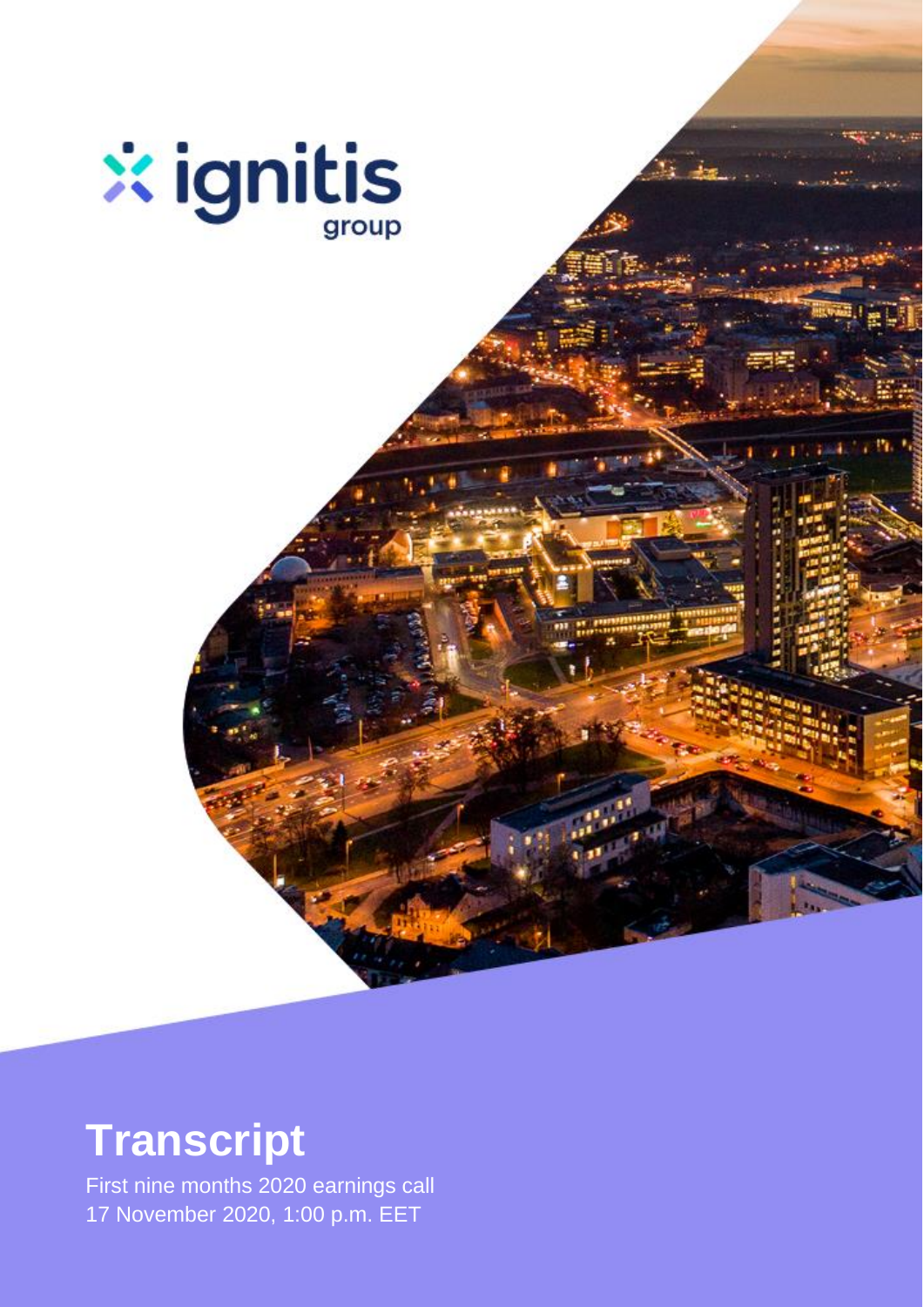# **Corporate participants**

Darius Maikštėnas, Chairman of the Board, CEO Darius Kašauskas, Member of the Board, CFO Dominykas Tučkus, Member of the Board, Infrastructure and Development director Jonas Rimavičius, Head of Corporate finance Ainė Riffel-Grinkevičienė, Investor Relations Officer

## **Presentation**

## **Ainė Riffel-Grinkevičienė, Investor Relations Officer**

Good morning, Ladies and Gentlemen. Thank you for joining us today and welcome to the Ignitis Group results call for the first nine months of 2020. My name is Ainė Riffel-Grinkevičienė and I'm Investor Relations Officer of the Group. Today I will moderate this call. Before we proceed with the presentation, let me introduce that today we are hosted by Ignitis Group CEO Darius Maikštėnas together with CFO Darius Kašauskas who will run through the highlights, results and outlook for 2020 and then open up for questions. On the line we also have Infrastructure and Development director Dominykas Tučkus and Head of Corporate Finance Jonas Rimavičius. We received a couple of questions in advance and encourage you to use the question box on the right side of the screen to send in questions during the presentation. So, with that, I am very pleased to pass the word to Darius Maikštėnas.

## **Darius Maikštėnas, Chairman of the Board, CEO**

Good morning everybody and thank you for joining this earnings call. 2020 has been a good year for Ignitis Group so far. Despite the COVID-19 related challenges our business has performed well. As one of the largest utilities and renewable energy companies in the Baltics region we have a large portfolio of mostly regulated and contracted activities. These activities proved very resilient even during Covid times. And at the same time in nine months of 2020 we delivered growth across both Networks and Green Generation activities.

But the most important milestone this year was of course our IPO. This was the largest ever IPO in the Baltics and we raised 450 million euros of primary capital. After IPO, we are now listed in Nasdaq Vilnius and London stock exchanges. The Lithuanian Government remains our largest shareholder and we value their continued support for our strategy. At the same time, we welcomed a large number substantial part of both institutional and retail investors. Thank you for supporting our strategy. We see the IPO as the beginning of our journey together and we look forward to a long and profitable relationship. Let's now move to the reporting period highlights.

We continued to deliver a solid financial and operational performance. We have separated this into key topics.

First, our resilient financial performance. We strengthened our financial position by raising capital through the IPO. As the result, the outlook of our credit rating of BBB+ has been improved from negative to stable. We also updated our dividend policy to ensure predictable and growing returns for our shareholders. We're starting at 85 million euros for 2020. After that we plan to grow the dividend by at least 3% per year. Finally, we delivered a 6% growth of Adjusted EBITDA. The growth came from combination of expansion in Networks, successful Kruonis PSHP activities in Green generation segment, the start of gas exports to Finland in our Customers & Solutions business, and stronger commercial activities in Flexible Generation segment. Overall, this shows the resilience of our business.

Secondly, we also reached a number of important milestones in delivering our Green Generation growth strategy. In August, we started operations of Kaunas CHP. This is one of the most modern power plants in Europe in terms of green energy generation technologies. Construction of Vilnius CHP is also making progress and reached 80% of completion. We also continue construction works of Pomerania and Mažeikiai wind farms. In September, we announced two landmark deals. First, we signed the largest ever solar deal in the region to develop up to 170 MW of solar in Poland. Secondly, we signed a partnership with Ocean Winds - one of the largest off-shore wind developers in the world. We teamed up to develop an off-shore wind farm in Lithuania and also acquired a 5% minority stake in the Morrey West wind farm project in Scotland. Both of these deals will contribute to growing our Green Generation portfolio.

Finally, we further improved in ESG. To show our commitment to ESG, we obtained ESG rating from Sustainalytics. The rate is at 26.5, which is much better than average for the utility sector. We also appointed

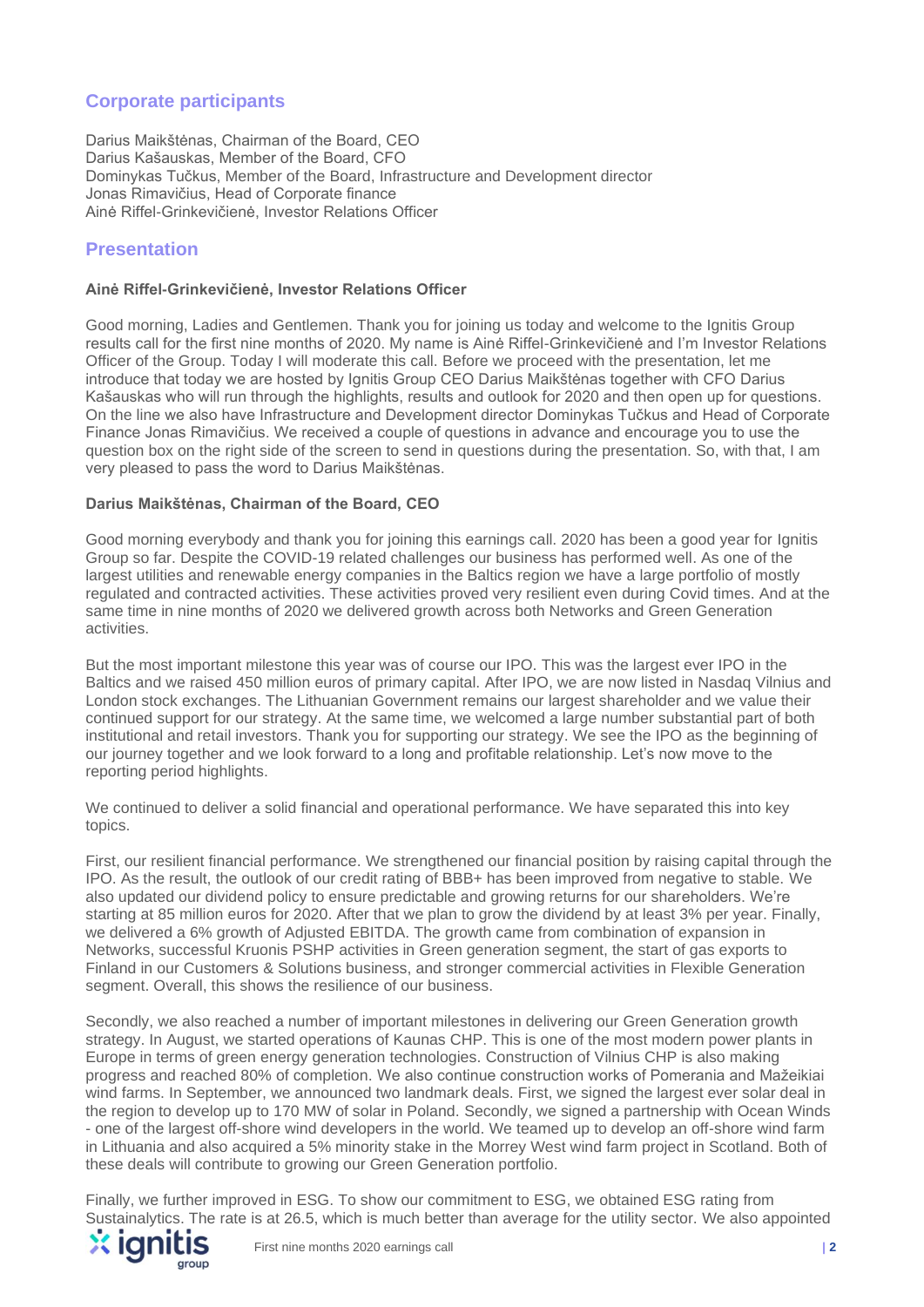two additional independent supervisory board members. 5 out of 7 members are now independent and 4 of them are women. The new board members are respected international senior executives and they bring very relevant experience in the renewable energy sector from industry leaders such as Siemens, E.ON and Orsted. So overall, we made a good progress in 2020 and we set a strong basis for further growth in the future. Let me now give you some more details about our business segments.

All of our segments delivered performance in line with our expectations. This proves the overall resilience of the portfolio. Over the first nine months of 2020, we saw growth in Networks, Flexible Generation and Customers & Solutions. And in Green Generation we continued to work on our projects under construction and fill up our project pipeline. I will now go through each of the segments one-by-one.

The Networks business is the main electricity and gas network operating in Lithuania and it is fully regulated business. The key highlight for the segment in 2020 so far, is the approval of electricity and natural gas distribution price caps for 2021 by the National Energy Regulatory Council. In August, we adopted an updated 10-year investment plan of 1.9 billion euros. The plan for 2020 and 2029 defines two main directions: increasing network reliability and efficiency, and improving the customer experience. With regards to key metrics in Networks segment, we increased Adjusted EBITDA by 8.9%, which was driven by increase in RAB. Compared to the first nine months of 2019, investments decreased by almost 55 million euros or around 39%. This was caused by decrease in contract work fees of new customer connections and network upgrades (around 23.7 million euros) as well as lower investments in expanding the electricity distribution network. Other important parameters in this segment are RAB and WACC. Our total RAB continued to increase and rose by around 15% comparing to 2019. The WACC of electricity distribution increased from 5.28% in 2020 to 5.34% for 2021. The RAB of electricity has been set to 1,414 million euros for the beginning of 2021, compared to 1,401 million euros as at 1 January 2020. And the WACC of gas distribution increased from 3.84% in 2020 to 3.90% for 2021. The RAB of gas amounted to 227 million of euros as at 1 January 2020 and it has been set to 249 million euros for the beginning of 2021. Finally, our technical performance KPIs. In gas, our SAIDI improved, SAIFI remained stable and in electricity our performance was generally OK, but was impacted by storm Laura that occurred in March. Overall, solid performance in Networks and proof that the business is very resilient, even in Covid times. Let's now move to Green Generation.

Ignitis Group is a regional leader in Green Generation. Today, we have a total Green Generation capacity of 1.5GW, including projects under construction and development. We also have a tangible pipeline to further increase the size of our portfolio. Currently, we operate onshore wind, hydro, waste-to-energy assets. In August, we completed the Kaunas CHP. We also continued construction of Vilnius CHP. 80% of construction has now been completed and we are on track to complete waste-to-energy unit in Q1 next year. However, we had to terminate contract with biomass contractor Rafaco due to their liquidation. As a result, completion of biomass unit might be delayed by around one year. We also entered into final stage of the 93 MW Pomerania wind farm construction. 28 out of 29 turbines have now been erected and the farm will start its operations in Q1 2021. At the same time, we started construction works for 63 MW wind farm Mažeikiai in Lithuania. The project is due to start its operation in 2023. Lastly, we further increased our Green Generation portfolio by 170 MW through the acquisition of our first solar PV development project in Poland. This will gradually start operating between 2021 and 2023. In terms of financials, Green Generation Adjusted EBITDA slightly decreased compared to the first 9 months of 2020 to 33.3 million euros. This change was mainly driven by reduced performance of Kaunas HPP due to the lower water level in Nemunas river and lower captured electricity prices and increased SG&A expense of Vilnius CHP project, as the launch of plant is approaching. The decrease was partly offset by better result of Kruonis PSHP due to the successful utilisation of differences between peak and off peak electricity prices. Investments in Green Generation segment mainly grew due to the construction of Kaunas and Vilnius CHPs, and the Pomerania wind farm in Poland.

As I mentioned in the introduction, we made great progress in our Green Generation strategy with two large development deals - one for solar and one for offshore wind. The first large deal this year includes the acquisition of up to 170 MW Polish solar development projects. These first projects should start operations in 2021 and we expect to complete the whole portfolio by 2023. This is the largest portfolio of Solar projects in Poland and we will deliver long-term predictable revenues as the projects will be supported by contract of difference support scheme. The second, and so far the largest deal is the offshore wind partnership with Ocean Winds. This is a framework agreement with two stages. In the first stage, Ignitis Group will acquire 5% stake of the offshore Moray West wind farm in Scotland. The second stage will focus on jointly developing a 700 MW Lithuanian offshore wind farm in Lithuania. We expect the auction for this take place in 2023. This partnership is important milestone for our group as it will give us access to offshore wind capabilities and is a continuation of the partnering strategy we also used for the CHPs.

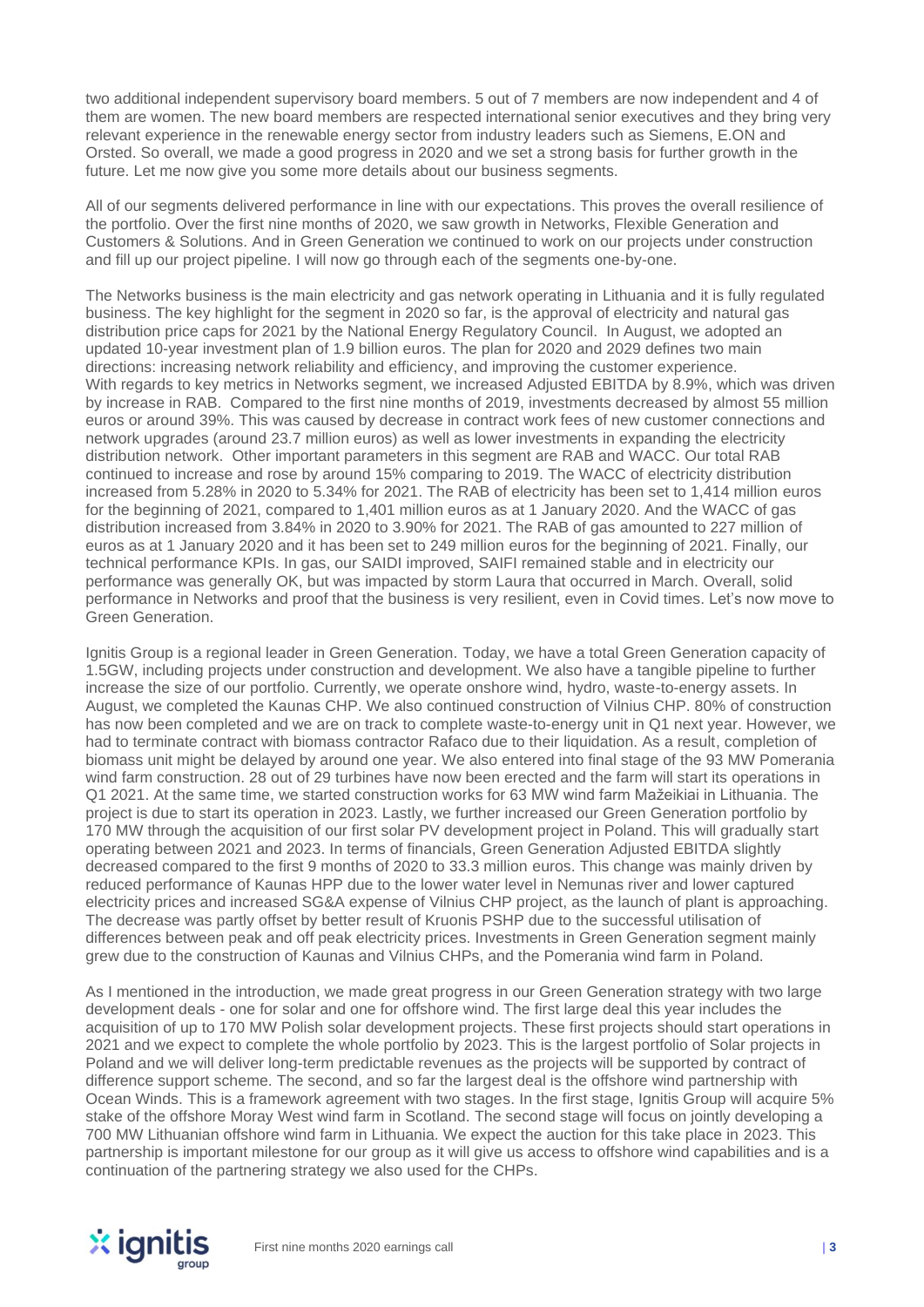Here is a short snap-shot of our Green Generation Portfolio. Our Green Generation is well balanced across the technologies. Currently are operating wind, hydro, waste-to-energy and biomass assets in Lithuania, and one wind-farm in Estonia. In addition, we have multiple technologies under construction or under development. This includes two wind farms, one in Poland and one in Lithuania, the second big waste-toenergy and biomass CHP in Lithuania, and solar parks portfolio in Poland.

Our group strategy clearly states that we want to expand our Green Generation portfolios even further. By 2023, we have a target to reach 1.6-1.8 GW green generation capacity and by 2030 to reach 4 GW. Today, we have about 1.5 GW of renewable electricity generation secured. With the pipeline of development projects we are working on, we are confident that we will achieve our 2023 target. Beyond that, we are working on a number of new on-shore wind farm and solar projects and also the offshore projects as I just mentioned. This will get us about halfway to our 2030 target, so we're well on track.

Flexible Generation is the third largest segment, contributing 11% to the Ignitis Group adjusted EBITDA. The goal of this segment is to ensure the stability of country's electricity system and to contribute to successful synchronization of Baltic States with the network system of Continental Europe. Currently we are preparing to compete in capacity provision auctions. We own and operate the 1,055 MW gas fired Elektrėnai complex. This is the largest electricity generation facility in Lithuania. In 2020, after winning the auction announced by Lithuanian TSO, we provided tertiary active power reserve and isolated system services. The segment's adjusted EBITDA for the first nine months of 2020 was around 25% higher comparing to the previous year. There were to main drivers for this substantial increase. First, increased commercial generation activity by the CCGT as a result of favourable gas and emission allowance prices. And the second, provision of tertiary reserve service by Elektrėnai Complex and on an on-going basis since the beginning of the year.

Our fourth segment is Customers & Solutions which focuses on energy supply and trading. This segment also includes the delivery of Energy Smart solutions for both businesses and households. A key highlight during the last quarter was the implementation of deregulation of Lithuanian retail market. We expect that B2C energy supply to be deregulated by 2023. This is not expected to have a material effect on our financials, as we expect to keep a high market share in the country. This is supported by around 70% of households choosing Ignitis Group as their electricity providers. Moving towards operational performance, overall electricity sales were lower than the last year. Mostly as a result of lower wholesale volumes as we had a smaller trading portfolio in the Polish market, comparing to the same period in 2019. Electricity sales in retail market increased by almost 21%, 5 TWh compared to the nine months of 2019. This increase was mainly caused by higher B2B sales in Lithuania. At the same time, total gas volumes sold increased by more than 60%. This was mainly influenced by the entry into Finnish gas market and higher gas sales in Latvian market.

Last but not least, let me finish with our ESG Agenda. As you know, this is something we're very focused on and it is guiding the way we operating our business. Therefore, we put sustainability at the core of our strategy, and this is now recognised by ESG rating agency Sustainalytics. They assessed Ignitis Group risk rating as medium, which is well ahead of our utility peers. We target to further improve on this by applying best market practices. We understand that the energy of the future is inseparable from decarbonisation. As a result, we became the first company from the Baltic States and Poland to join the "Business Ambition for 1.5°C" initiative of United Nations and other international organisations. In this way, we are committed to reduce net carbon dioxide emissions to zero by 2050. In addition, we support many of the major global initiatives, including Sustainable Development supported by United Nations. While contributing to all their goals, our strategy is primarily focused on Clean Energy, Decent Work and Economic Growth, Innovation, Responsible Consumption and Production, and of course Climate Action. We do not forget our employees. Their health and safety are our top priority, whether they work in the field, in the office or at home. Today, 2/3 of our employees are working from home to keep them and their families safe. Finally, we are focused on strengthening our corporate governance and transparency. This is reflected by us receiving a NASDAQ award for the best bond issuer investor relations and the appointment of two additional independent supervisory board members. With this, I will now hand over the word to Ignitis Group CFO Darius Kašauskas.

#### **Darius Kašauskas, Member of the Board, CFO**

Thank you Darius, and good morning from me, too. I will start on slide 18, where I will go through the KPIs related to profits and returns. Adjusted EBITDA is our main KPI for financial performance. During the first 9 months of 2020, we reached Adjusted EBITDA of 199 million euros. This is an increase of 6.1% compared to the same period in 2019. There are four main drivers of this growth. First, regulated asset base growth in

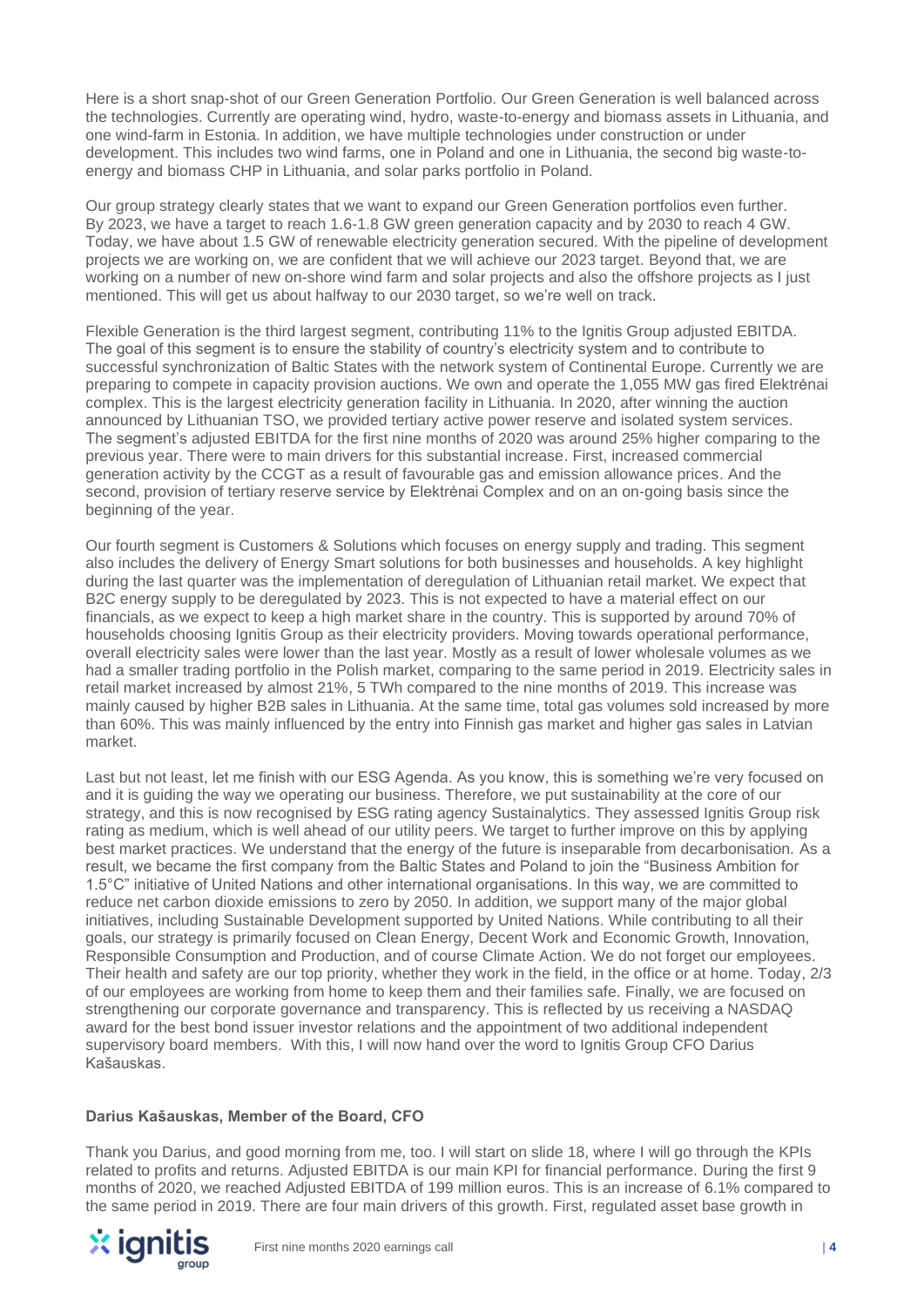Networks segment. Second, more efficient utilization of fluctuations in electricity prices by Kruonis pumped hydro storage plan in the Green generation segment. Third, better results from the main production units in Flexible generation segment. And fourth driver, increasing gas sales from exports to Finland. Adjusted net profit grew by more than 8% compared to the previous period. This was mainly driven by the Adjusted EBITDA increase, which was partly offset by higher financial expenses mainly due to additional bonds in 2020 and higher Income tax expenses due to higher profit before tax and lower tax relief on deferred tax expenses. And finally, our ROE reached 8.4%. It would have been higher, but as this is a LTM measure the LTM value was slightly impacted by impairment expenses and write-offs of non-current assets in Q4 2019.

If we look at the Adjusted EBITDA bridge between the first 9 months of 2019 and the same period in 2020, you can see the segment performance Darius mentioned earlier. The largest share of Adjusted EBITDA was generated by Networks segment. Networks grew by almost 12 million euros. The increase was driven by growing value of regulated asset base, due to continued investments into the distribution network. Flexible Generation increased by 4.2 million euros. The increase was mostly driven by 3.7 million euros from higher CCGT commercial activities. Customers & Solutions increased by 3.0 million euros. The growth was mainly driven by the new gas exports to Finland result, higher B2B gas results due to the increased sales volumes and better hedging activity. The growth was negatively impacted by lower B2B electricity results due to negative impact of proxy hedge results and reduced electricity consumption of hedged volumes by our B2B customers because of COVID-19. Green Generation decreased by 1 million euros. This was mainly influenced by a lower result from Kaunas hydro power plant due to lower water level in Nemunas river and lower captured electricity prices. It was also affected by the increase in SG&A expenses related to the development of Vilnius CHP. The decrease was partly off-set by better result of Kruonis which was mainly caused by effective utilisation of fluctuations in electricity prices and the differences between peak and offpeak prices. Result from other activities decreased by 6.5 million euros, mainly due to lower results of noncore businesses which are gradually being divested.

Moving on towards the investments. Investments decreased by almost 15% compared to the first nine months of 2019. During the first 9 months of 2020, the largest share of investments was allocated to Green Generation projects. Compared to the same period in 2019, Green Generation investments increased by 7.8 million euros or 4.5%. This was led by final works in Kaunas CHP, and the construction works in Pomerania wind farm. The increase was partly offset by a delay in the construction of Vilnius CHP due to COVID which led to lower investments in the period. The second largest proportion of investments was captured by Networks segment. Total investments in our regulated assets amounted to almost 86 million euros. Compared to the previous period this is a decrease of 54 million euros or almost 39%. This was driven by lower investments in expansion of electricity distribution network due to a decrease in new customers connection and less contract work fees for upgrades. And secondly, decrease in electricity network maintenance due to the postponement of some 2020 reconstruction works. Let me now conclude our 9 month performance with an overview of our net debt at the end of the period.

Overall, net debt increased slightly by 60 million euros or 6.2%. The Net Debt to Adjusted EBITDA ratio increased year-over-year from 3.7 times to 3.8 times at the end of September. During the reporting period, IPO proceeds are not yet incorporated, therefore it would further mark a decrease in Net debt by 450 million euros and the improvement in Net Debt to Adjusted EBITDA to the level of 2.1 times. During the period, we generated 208 million euros in FFO, funds from operations. The increase in net debt was mainly the result of investments and dividends paid being higher than our FFO. The primary proceeds of IPO in October have further strengthened our balance sheet and improved our credit rating. As Darius said earlier, S&P recently improved our rating outlook from BBB+ negative to BBB+ Stable. Overall, we now have an even stronger balance sheet and funds available to support growth investments while ensuring a credit rating of BBB or above.

Moving on the outlook for 2020. We expect to see EBITDA growth in all business segments in 2020 compared to 2019, except Customers & Solutions. Networks will continue to increase due to our on-going investment program related to the maintenance and expansion of our the electricity and gas distribution networks. Green Generation will also be higher than last year due to the start of operations of Kaunas CHP in Q3 2020. Flexible Generation is expected to perform better thanks to the commercial activities of CCGT which we did not have in 2019. The Customers & Solutions segment is expected to decrease due to the negative results from B2B electricity proxy hedging. However, this impact is expected to be partly off-set by increase of gas supply activities in Finland. The Other results is also forecasted to decrease due to our strategy to divest non-core activities and higher parent company and support services overhead. Overall, this will give us a 2 to 3% higher Adjusted EBITDA for the full year 2020 compared to 2019. In summary, our financial performance to-date and the outlook for 2020 are very much in line with our expectations. And they appear also in line with the expectations of research analysts. And it shows the resilience of our business during COVID times, as well as the continued growth from our investment projects.

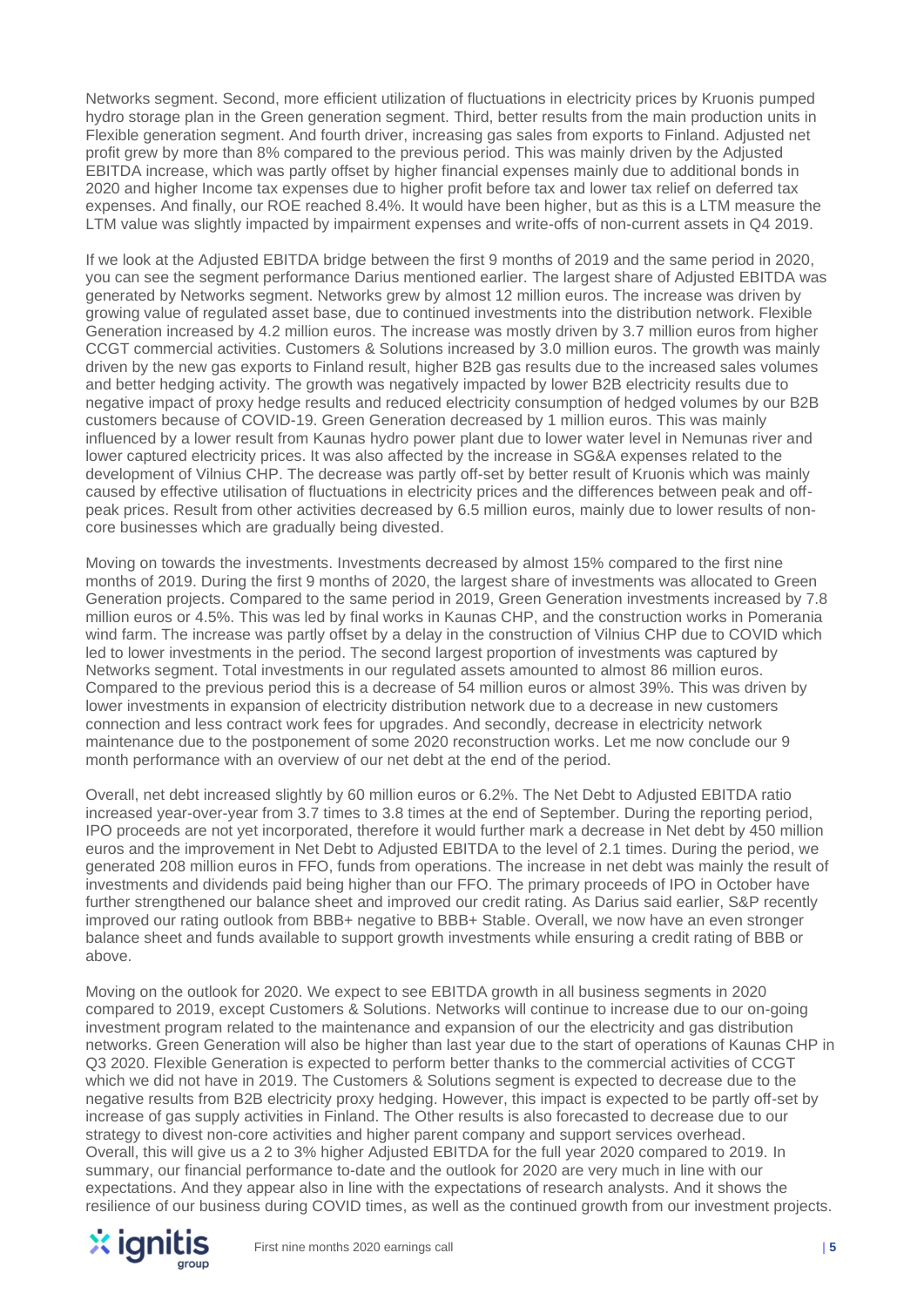And we will continue on the same path to deliver attractive returns for shareholders. And by that, we will now open up for questions.

## **Ainė Riffel-Grinkevičienė, Investor Relations Officer**

Dear colleagues, thank you for the presentation. Now we shall proceed with the questions part.

## **Q&A**

## **Ainė Riffel-Grinkevičienė, Investor Relations Officer**

To start with, several questions were received in advance. One of them asked to comment on the outlook for regulated returns in 2021 and 2022 for the new regulatory period.

#### **Dominykas Tučkus, Member of the Board, Infrastructure and Development director**

Yes, so I will take this. The regulated returns have been already approved for 2021. The WACC of electricity distribution increased from 5.28% in 2020 to 5.34% in 2021. The WACC of gas distribution increased from 3.84% to 3.90% in 2021. So, this combined with tariff components results in average increase in distribution tariffs of around 4.7% in 2021. With regards new regulatory period for the electricity starting in 2022, our view did not change, and we expect WACC to be between 4% and 5%. The regulator is currently conducting public consultation with respect to WACC methodology for the next regulatory period.

## **Ainė Riffel-Grinkevičienė, Investor Relations Officer**

Thank you, Dominykas. The second question we received is as following - what level of dividends should we expect to be paid for the year 2020?

#### **Darius Kašauskas, Member of the Board, CFO**

Ok, I will answer. According to our dividend policy, for the year 2020 we will be declaring 85 million euros of dividends. 42 million euros already have been paid for the first half of the 2020. Therefore, for the second half of 2020, it is planned to pay out remaining part, which is equal to 43 million euros.

#### **Ainė Riffel-Grinkevičienė, Investor Relations Officer**

Thank you, Darius. The next question sounds as following - dividend policy defines the minimum level of 3 percent growth. From the results it is clear that the profit growth is higher than 3 percent. Should we expect the growth of dividends to be aligned with the business growth? What criteria you consider for such decision making?

#### **Darius Kašauskas, Member of the Board, CFO**

Thank you for questions. Based on our dividend policy, 3% is a minimum level of our annual dividend growth. Therefore, we have flexibility to distribute excess cash through dividends. Decisions on the size of dividends will be made based on growth of the business, financial strength of the Group, and investment opportunities available.

#### **Ainė Riffel-Grinkevičienė, Investor Relations Officer**

Thank you, Darius. The next question is - what level of growth are you expecting for the regulated asset base? Would it be correct to assume yearly growth beyond 6 percent?

#### **Dominykas Tučkus, Member of the Board, Infrastructure and Development director**

So, the regulated asset base growth estimate will become more clear when the new regulatory period is approved next year and currently we are not in a position to provide precise guidance. However, it is reasonable to expect that over the long term RAB growth should be equal to our CAPEX less depreciation and amortisation.

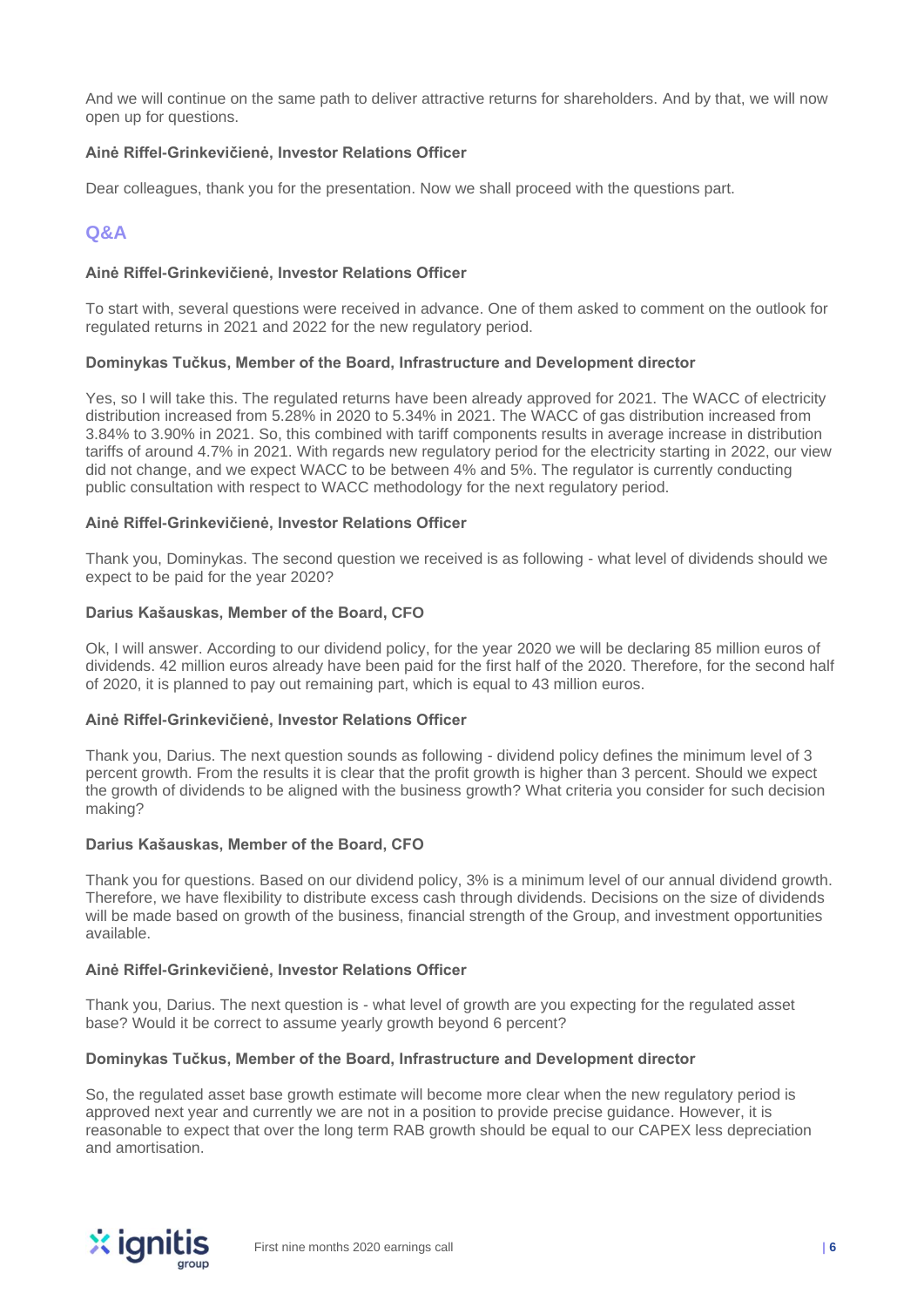## **Ainė Riffel-Grinkevičienė, Investor Relations Officer**

Thank you, Dominykas. The next question is - would you consider to rotate Green Generation assets in order to release capital for further investments either in Networks or renewable projects?

## **Jonas Rimavičius, Head of Corporate finance**

Yes. So, we do intend to execute asset rotation strategy in our Green Generation business not in networks and for green generation we expect to both enchase returns and to recycle capital for funding our capex program. One of the assets which we will need to rotate is Vilnius CHP, but we will also be looking at all our Green Generation portfolio assets and consider asset rotation up to 49%.

## **Ainė Riffel-Grinkevičienė, Investor Relations Officer**

Thank you Jonas for the answer. The next question is - would you consider TE3 using for balancing? Maybe it would be worth to convert this unit to OCGT?

## **Dominykas Tučkus, Member of the Board, Infrastructure and Development director**

Yes, so given well developed infrastructure for gas and electricity networks at TE3 facilities, the site would be suitable for any further conventional power generation development and technologies such as OCGT or CHP or CCGT would all of them would be considerable. The decisions would be taken in case it becomes a viable option to serve the ancillary services market in the Baltics. Worth noting that the facilities in Elektrėnai are equally suitable to such developments.

## **Ainė Riffel-Grinkevičienė, Investor Relations Officer**

Thank you, Dominykas. There is one more question - when do you expect Vilnius CHP to be fully operational at the latest?

## **Dominykas Tučkus, Member of the Board, Infrastructure and Development director**

Yes, so I will start with a short description of the project. So, basically, Vilnius CHP is composed out of two units - waste to energy and biomass. And waste to energy unit contributes more than half or expected to contribute more than half of EBITDA once operational. And it is worth noting that waste to energy unit is on track with its schedule and budget. While talking about the biomass unit site, it is experiencing some delays and the expectation is that the delay could result into one year from the initially expected completion at the end of 2021. So, currently more than 70% of this unit is completed, and a guarantee has been called from the previous contractor.

## **Ainė Riffel-Grinkevičienė, Investor Relations Officer**

Thank you, Dominykas. The next question is on the share price development - how do you think, why such a big drop in stock price, any reasons for that?

## **Darius Maikštėnas, Chairman of the Board, CEO**

There are of course plenty of factors involved in the share trading that affect share price in the short term. We think that our share price has plenty of room to grow and we believe that the fair value is higher than the current price level. We expect over time, when we deliver on our strategy, the market will realise that.

#### **Ainė Riffel-Grinkevičienė, Investor Relations Officer**

Thank you for the answer. The next question is - Smart-Energy Fund was founded back in 2017. How much has it invested as of this date? What is the actual return to this date?

## **Dominykas Tučkus, Member of the Board, Infrastructure and Development director**

Yes, so the level of investments of Smart-Energy Fund are not material at the Group level. The Fund has invested already a bit less than 5 million euros since it was started and overall we see the contribution of the Fund not only in financial terms but also as an enabler for innovative solutions that could be used in practise.

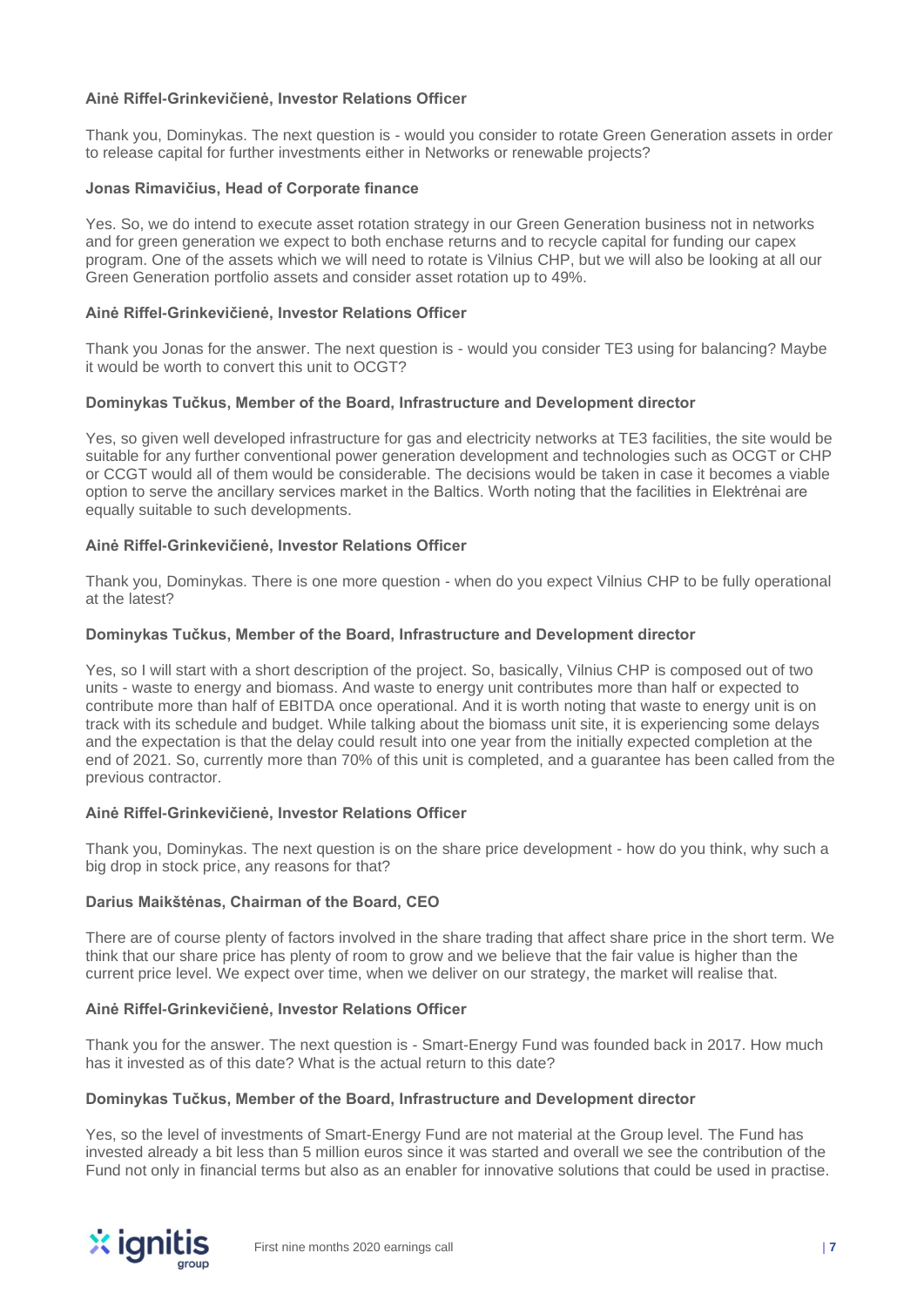## **Ainė Riffel-Grinkevičienė, Investor Relations Officer**

Thank you, Dominykas. We received one more question - how likely is that Ignitis will incur higher costs and burden from LNG terminal in Klaipėda?

## **Dominykas Tučkus, Member of the Board, Infrastructure and Development director**

Well, at this stage it is difficult to say, as no decisions have been taken yet. But of course, we are working on minimising any potential impact, if any.

## **Ainė Riffel-Grinkevičienė, Investor Relations Officer**

Thank you, Dominykas. We received on more question. What net profit adjustment is possible in 2021 due to excess profit in regulated business in 2019?

## **Jonas Rimavičius, Head of Corporate finance**

So, in general we don't foresee significant adjustments for net profit in relation to temporary regulatory differences in 2021. However, based on current estimates the combined impact on Networks and Customers & Solutions could reach somewhere between minus 10 to 20 million euros. However, you know these numbers of course might change depending on the actual market developments during 2021, because temporary regulatory differences depend both on the past deviations and as well on the current year deviations.

## **Ainė Riffel-Grinkevičienė, Investor Relations Officer**

Thank you for the answer. We have one more question. What is the EBITDA this year from generation of electricity at Elektrėnai power plant?

## **Jonas Rimavičius, Head of Corporate finance**

So Elektrėnai Complex result is fully reflected by flexible generation segment result and which you as saw in the presentation generated 21.2 million euros in nine months of 2020.

#### **Ainė Riffel-Grinkevičienė, Investor Relations Officer**

Thank you, Jonas. We received further questions. The next one is – how do plan to fund your 2020-2023 investment pipeline?

## **Darius Kašauskas, Member of the Board, CFO**

Thank you for the question. We see three main sources: IPO proceeds, debt financing (both project and corporate loans), and potentially asset rotation.

#### **Ainė Riffel-Grinkevičienė, Investor Relations Officer**

Thank you, Darius. We have one more question - can you please repeat what's the level of RAB set for 2021? Does it already reflect the capex decline in Networks in 2020?

#### **Darius Kašauskas, Member of the Board, CFO**

Total RAB for Networks business included in 2021 tariffs is 1.66 billion and 2020 it was 1.63 billion. And for the second part, it does reflect the capex decline in the Networks.

#### **Ainė Riffel-Grinkevičienė, Investor Relations Officer**

Thank you for answering and adding Jonas. Currently, we are waiting for more questions. We received further questions on EBITDA guidance – hi, can you comment on your financial year EBITDA guidance?

#### **Darius Kašauskas, Member of the Board, CFO**

Ok, thank you for question. I just can repeat what was presented in presentation. We expect to see EBITDA growth in all business segments in 2020 compared to 2019, except Customers & Solutions. So, Networks will

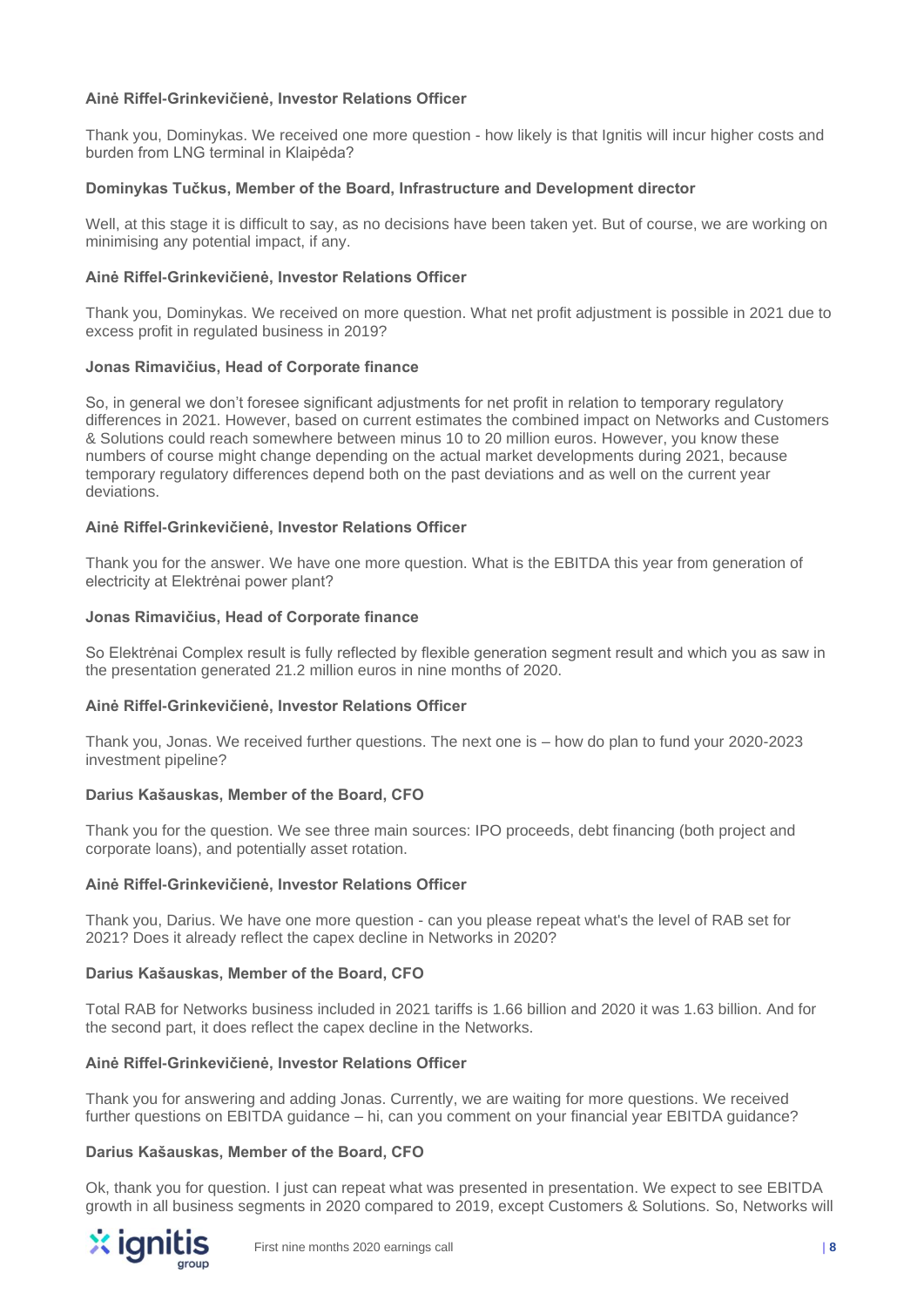continue to increase due to our on-going investment program related to maintenance and expansion of the electricity and gas distribution networks. Green Generation will also be higher than last year due to the start of operations of Kaunas CHP in Q3 2020. Flexible Generation is expected to perform better thanks to the commercial activities of CCGT which we did not have in 2019. The Customers & Solutions segment is expected to decrease due to the negative results from B2B electricity proxy hedging. However, this impact is expected to be partly off-set by increase of gas supply activities in Finland. And the Other results is also forecasted to decrease due to our strategy to divest non-core.

## **Ainė Riffel-Grinkevičienė, Investor Relations Officer**

Thank you. We received two more questions. So, the first one is - do you expect Networks capex to return back to 2019 levels in 2021?

## **Darius Kašauskas, Member of the Board, CFO**

Thank you for question. We did not provide exact guidance for 2021 for capex, but we expect capex level will be higher in 2020.

## **Ainė Riffel-Grinkevičienė, Investor Relations Officer**

Thank you. One more question with regards dividends - what % of dividends you prepare in 2021?

## **Jonas Rimavičius, Head of Corporate finance**

In terms of dividends for 2021, it's too early to say and you know it will depend on the number of things which were already mentioned by Darius, and we can only refer back to our dividend policy where we state that annual growth will be not less than 3%.

## **Ainė Riffel-Grinkevičienė, Investor Relations Officer**

Thank you. We are waiting for more questions. We have one more question and it sounds like this - it implies a slower EBITDA growth in 4q? Why?

## **Jonas Rimavičius, Head of Corporate finance**

Yes, so if I understand the message correctly, so the Q4 growth year over year is indeed expected to be lower and its simply because last year in Q4 of 2019 we had extraordinary good results for our Customers & Solutions business and we don't expect that to repeat this year. So, that's why, you know it seems like a lower growth for Q4.

## **Ainė Riffel-Grinkevičienė, Investor Relations Officer**

Thank you for commenting on that. One more question - thank you for the interesting presentation. Investors are looking forward to hearing details on how Ignitis are prepared to defend investors interests in the Government upcoming decision on liquid gas terminal costs (losses) transfer to Ignitis. Would be nice to hear some assurances. Thank you

## **Dominykas Tučkus, Member of the Board, Infrastructure and Development director**

Yes, so worth noting that no decisions have been taken yet. Naturally, we are analysing situation from the legal perspective, financial perspective and other perspectives. And once the situation becomes more clear we will communicate that to all the interested counterparties.

## **Ainė Riffel-Grinkevičienė, Investor Relations Officer**

Thank you, Dominykas. We have one more question. In Networks, the new EBITDA guidance for 2021 - does it account for the recently announced gas and electricity price caps? What EBITDA can be expected in the segment in 2021?

#### **Jonas Rimavičius, Head of Corporate finance**

So, just to make it clear, we did not provide guidance for Networks in 2021. That will be done together with the annual results. But yes, the basis for the expected results in 2021 is indeed the recently set tariffs.